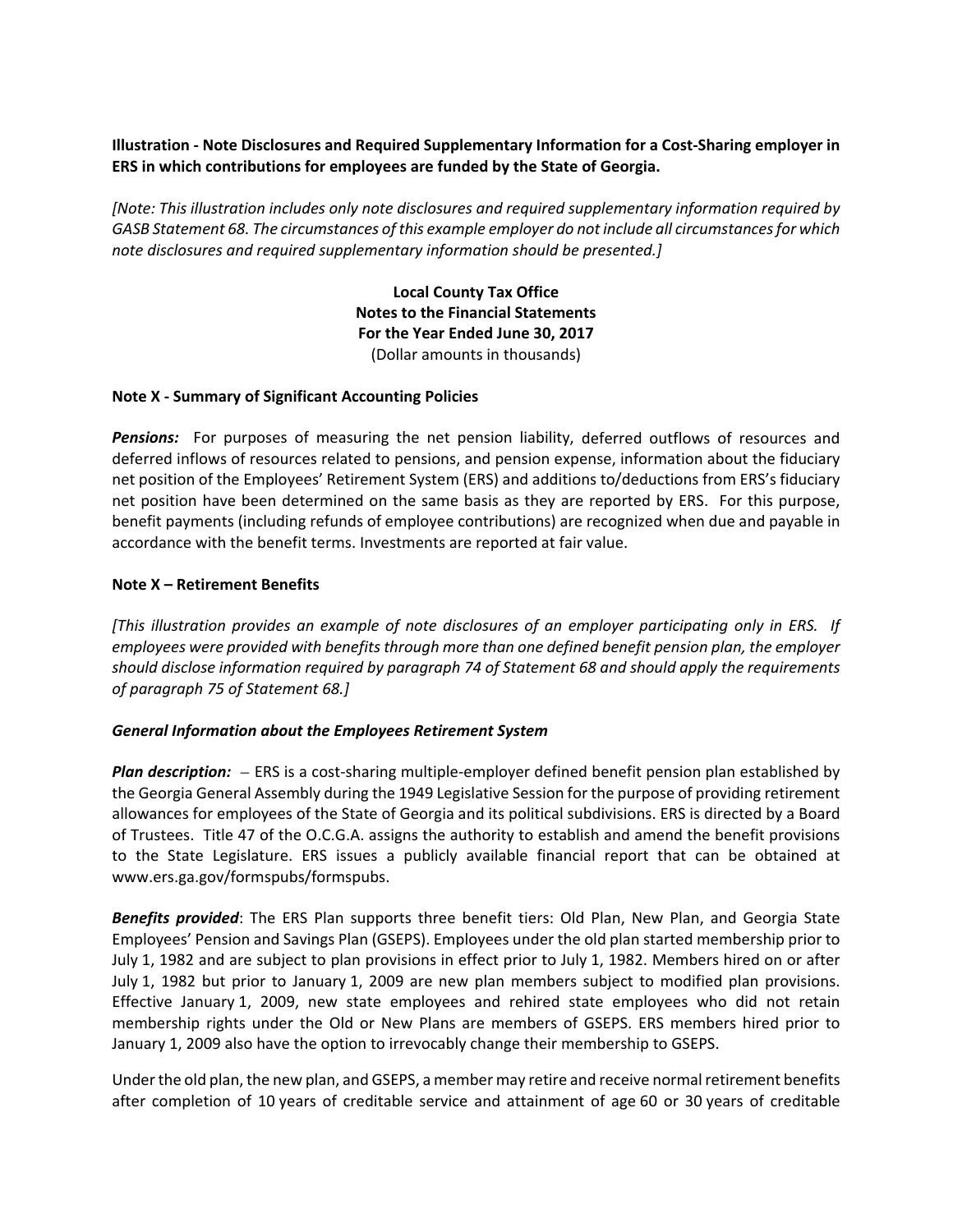service regardless of age. Additionally, there are some provisions allowing for early retirement after 25 years of creditable service for members under age 60.

Retirement benefits paid to members are based upon the monthly average of the member's highest 24 consecutive calendar months, multiplied by the number of years of creditable service, multiplied by the applicable benefit factor. Annually, postretirement cost-of-living adjustments may also be made to members' benefits, provided the members were hired prior to July 1, 2009. The normal retirement pension is payable monthly for life; however, options are available for distribution of the member's monthly pension, at reduced rates, to a designated beneficiary upon the member's death. Death and disability benefits are also available through ERS.

**Contributions**: Pursuant to O.C.G.A. 47-2-292(a) the Department of Revenue receives an annual appropriation from the Georgia General Assembly to be used to fund the employer contributions for local county tax commissioners and employees. Pursuant to O.C.G.A. 47‐2‐290(a) the Council of State Courts (CSC) and the Prosecuting Attorneys' Council (PAC) receive annual appropriations from the Georgia General Assembly for employer contributions of local employees in State Courts in Bibb, Chatham and DeKalb counties.

### *Pension Liabilities and Pension Expense*

At June 30, 2017, the Office did not have a liability for a proportionate share of the net pension liability because of the related State of Georgia support. The amount of the State's proportionate share of net pension liability associated with the Office is as follows:

State of Georgia's proportionate share of the Net Pension Liability associated with the Office  $\frac{1}{2}$  XX,XXX

For the year ended June 30, 2017, the Office recognized pension expense of \$X,XXX and revenue of \$X,XXX for support provided by the State of Georgia.

*Actuarial assumptions:* The total pension liability as of June 30, 2016 was determined by an actuarial valuation as of June 30, 2015 using the following actuarial assumptions, applied to all periods included in the measurement:

| Inflation                 | 2.75%                                                                 |
|---------------------------|-----------------------------------------------------------------------|
| Salary increases          | $3.25 - 7.00\%$ , including inflation                                 |
| Investment rate of return | 7.50%, net of pension plan investment expense,<br>including inflation |

Post-retirement mortality rates were based on the RP-2000 Combined Mortality Table with future mortality improvement projected to 2025 with the Society of Actuaries' projection scale BB and set forward 2 years for both males and females for service retirements and dependent beneficiaries. The RP‐ 2000 Disabled Mortality Table with future mortality improvement projected to 2025 with Society of Actuaries' projection scale BB and set back 7 years for males and set forward 3 years for females was used for death after disability retirement. There is a margin for future mortality improvement in the tables used by the System. Based on the results of the most recent experience study adopted by the Board on December 17, 2015, the numbers of expected future deaths are 9-12% less than the actual number of deaths that occurred during the study period for service retirements and beneficiaries and for disability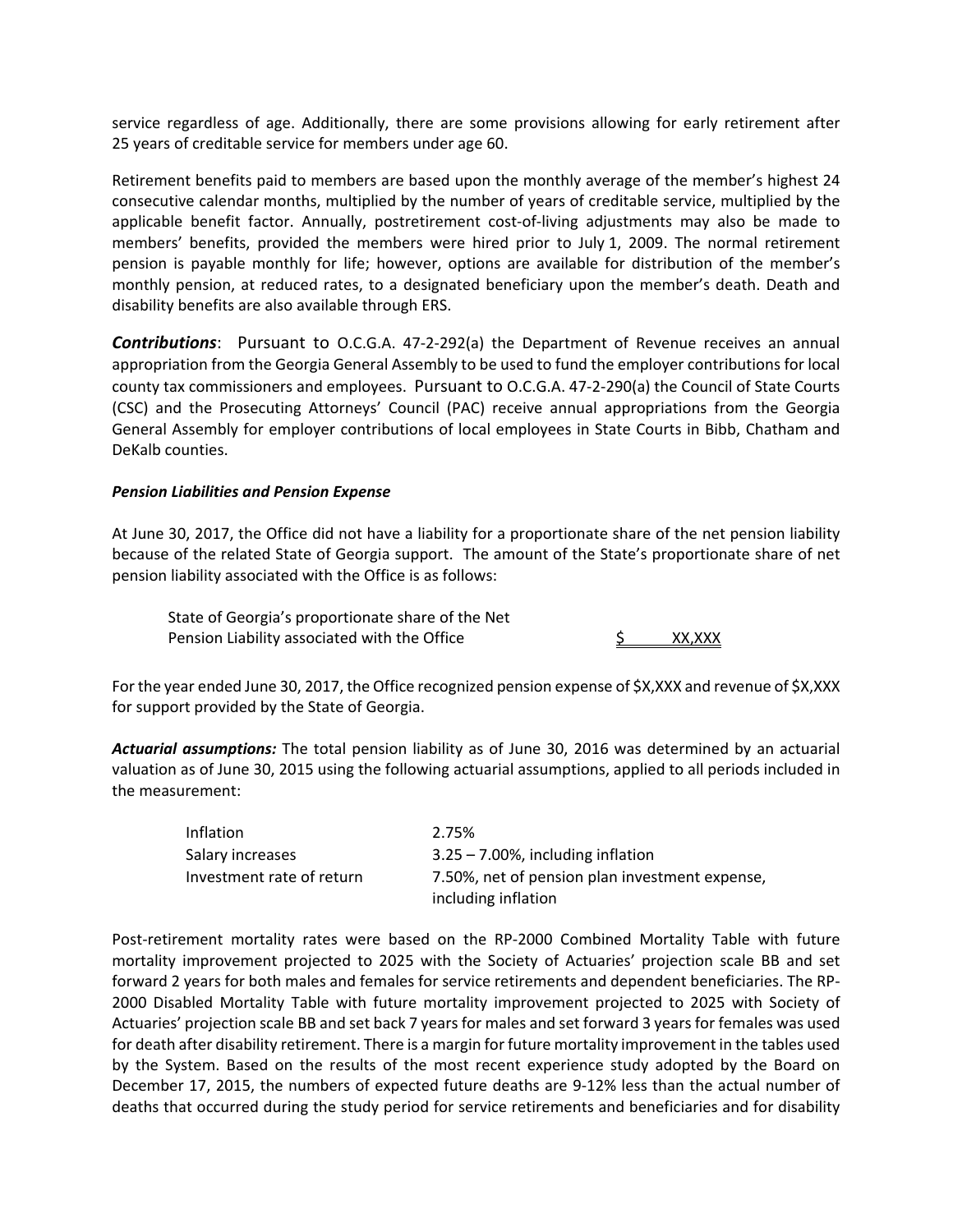retirements. Rates of mortality in active service were based on the RP‐2000 Employee Mortality Table projected to 2025 with projection scale BB.

The actuarial assumptions used in the June 30, 2015 valuation were based on the results of an actuarial experience study for the period July 1, 2009 – June 30, 2014.

The long‐term expected rate of return on pension plan investments was determined using a log‐normal distribution analysis in which best‐estimate ranges of expected future real rates of return (expected nominal returns, net of pension plan investment expense and the assumed rate of inflation) are developed for each major asset class. These ranges are combined to produce the long-term expected rate of return by weighting the expected future real rates of return by the target asset allocation percentage and by adding expected inflation. The target allocation and best estimates of arithmetic real rates of return for each major asset class are summarized in the following table:

| <b>Asset class</b>                      | <b>Target</b><br>allocation | Long-term<br>expected real<br>rate of return* |  |
|-----------------------------------------|-----------------------------|-----------------------------------------------|--|
| Fixed income                            | 30.00%                      | $(0.50)$ %                                    |  |
| Domestic large equities                 | 37.20                       | 9.00                                          |  |
| Domestic mid equities                   | 3.40                        | 12.00                                         |  |
| Domestic small equities                 | 1.40                        | 13.50                                         |  |
| International developed market equities | 17.80                       | 8.00                                          |  |
| International emerging market equities  | 5.20                        | 12.00                                         |  |
| Alternatives                            | 5.00                        | 10.50                                         |  |
| Total                                   | 100.00%                     |                                               |  |

\* Rates shown are net of the 2.75% assumed rate of inflation

*Discount rate:* The discount rate used to measure the total pension liability was 7.50 %. The projection of cash flows used to determine the discount rate assumed that plan member contributions will be made at the current contribution rate and that employer and State of Georgia contributions will be made at rates equal to the difference between actuarially determined contribution rates and the member rate. Based on those assumptions, the pension plan's fiduciary net position was projected to be available to make all projected future benefit payments of current plan members. Therefore, the long-term expected rate of return on pension plan investments was applied to all periods of projected benefit payments to determine the total pension liability.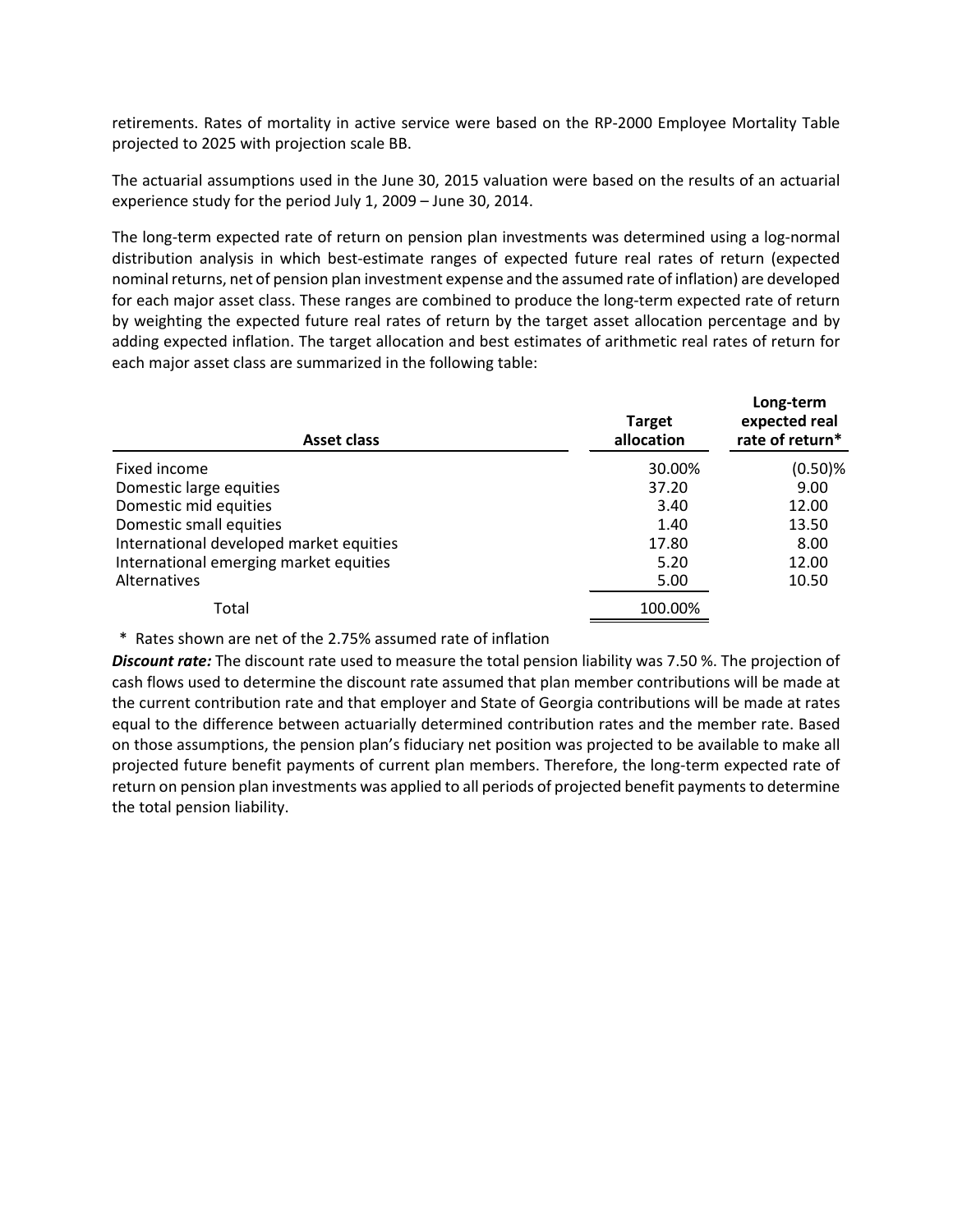# **Local County Tax Office Required Supplementary Information Schedule of Proportionate Share of the Net Pension Liability Employees' Retirement System For the Year Ended June 30** (Dollar amounts in thousands)

|                                                                                                                  |    | 2017    | 2016    | 2015   |
|------------------------------------------------------------------------------------------------------------------|----|---------|---------|--------|
| Tax Office's proportion of the net pension liability                                                             |    | X.XXX%  | X.XXX%  | X.XXX% |
| Tax Office's proportionate share of the net pension<br>liability                                                 | \$ | XX,XXX  | XX,XXX  | XX,XXX |
| State of Georgia's proportionate share of the net<br>pension liability associated with the Tax Office            | \$ | XX, XXX | XX,XXX  | XX,XXX |
| Total                                                                                                            | \$ | XX,XXX  | XX, XXX | XX,XXX |
| Tax Office's covered-employee payroll                                                                            |    | XX,XXX  | XX,XXX  | XX,XXX |
| Tax Office's proportionate share of the net pension<br>liability as a percentage of its covered-employee payroll |    | N/A     | N/A     | N/A    |
| Plan fiduciary net position as a percentage of the total<br>pension liability                                    |    | 72.34%  | 76.20%  | 77.99% |

Note: Schedule is intended to show information for the last 10 fiscal years. Additional years will be *displayed as they become available.*